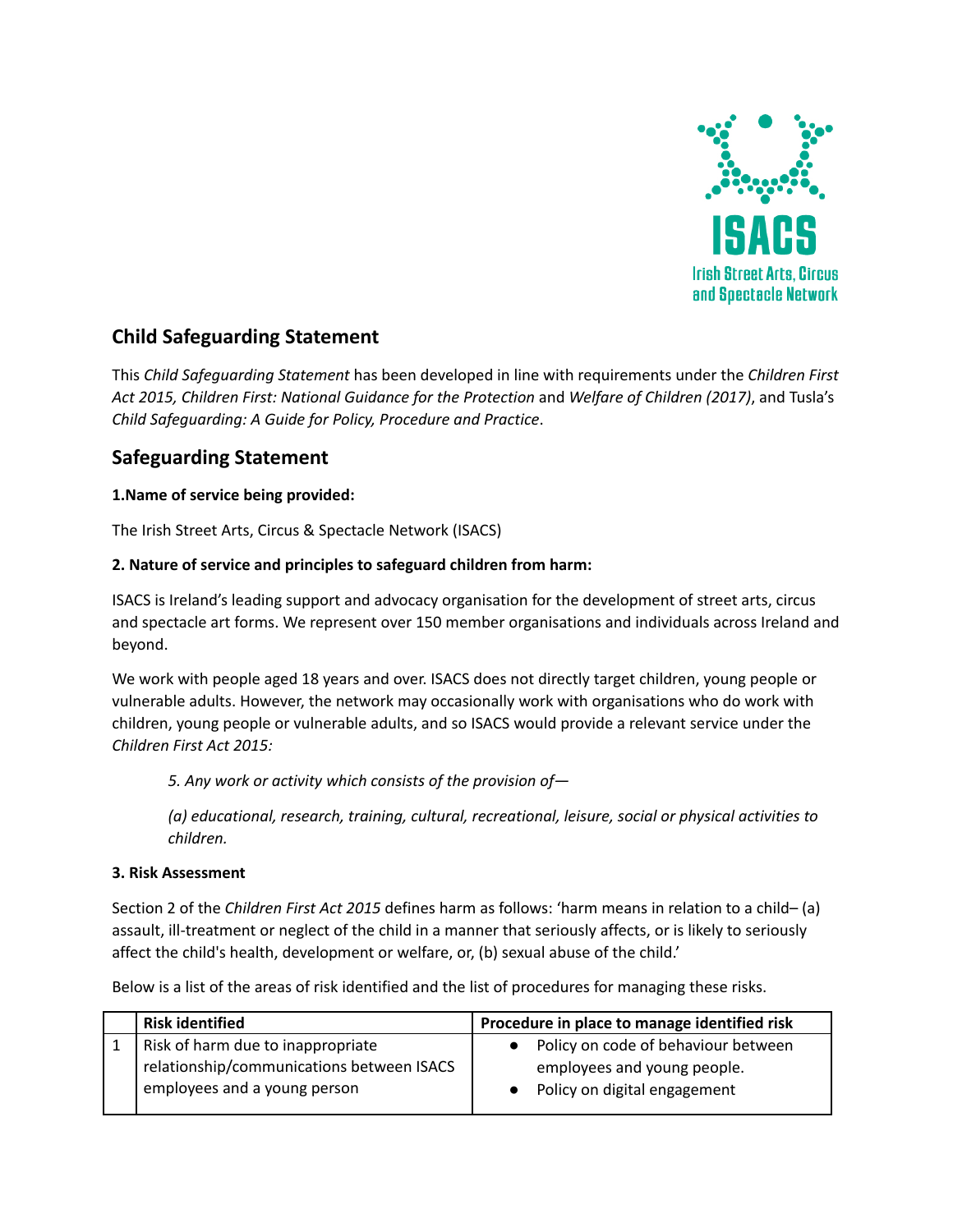| $\overline{2}$ | Risk of harm due to inappropriate use of<br>images of young people                                       | Policy on appropriate use of images<br><b>Communication and Social Media</b><br>Policies                                                                                                                                                      |
|----------------|----------------------------------------------------------------------------------------------------------|-----------------------------------------------------------------------------------------------------------------------------------------------------------------------------------------------------------------------------------------------|
| 3              | Risk of harm not being reported properly and<br>promptly                                                 | All personnel are provided with<br>$\bullet$<br>procedures for the reporting of child<br>protection or welfare concerns to Tusla.<br>Including information on the role and<br>responsibilities of the Designated Child<br>Protection Officer. |
| 4              | Risk of harm not being recognised by ISACS<br>employees (including volunteers and<br>contracted workers) | Procedure for provision of and access to<br>child safeguarding training and<br>information, including the identification<br>of the occurrence of harm                                                                                         |
| 5              | Risk of young person being harmed by ISACS<br>employees (including volunteers and<br>contracted workers) | Procedure for the safe recruitment and<br>$\bullet$<br>selection of employees and volunteers<br>Policy for the Supervision/ training and<br>support of employees<br>Code of Behaviour for employees and<br>volunteers                         |

## **4. Procedures**

Our *Child Safeguarding Statement* has been developed in line with requirements under the *Children First Act 2015; Children First: National Guidance for the Protection and Welfare of Children (2017),* and Tusla's *Child Safeguarding: A Guide for Policy, Procedure and Practice*.

In addition to the procedures listed in our risk assessment, the following procedures support our intention to safeguard children and young people while they are availing of our service and are contained in our *Child Welfare & Protection Policy*:

- Procedure for the management of allegations of abuse or misconduct against employees/volunteers of a child availing of our service.
- Procedure for the safe recruitment and selection of workers and volunteers to work with children.
- Procedure for provision of and access to child safeguarding training and information, including the identification of the occurrence of harm.
- Procedure for the reporting of child protection or welfare concerns to Tusla.
- Procedure for appointing and maintaining a list of people who are Designated Liaison Persons and Deputy Designated Liaison Persons.

#### **5. Vulnerable Adults**